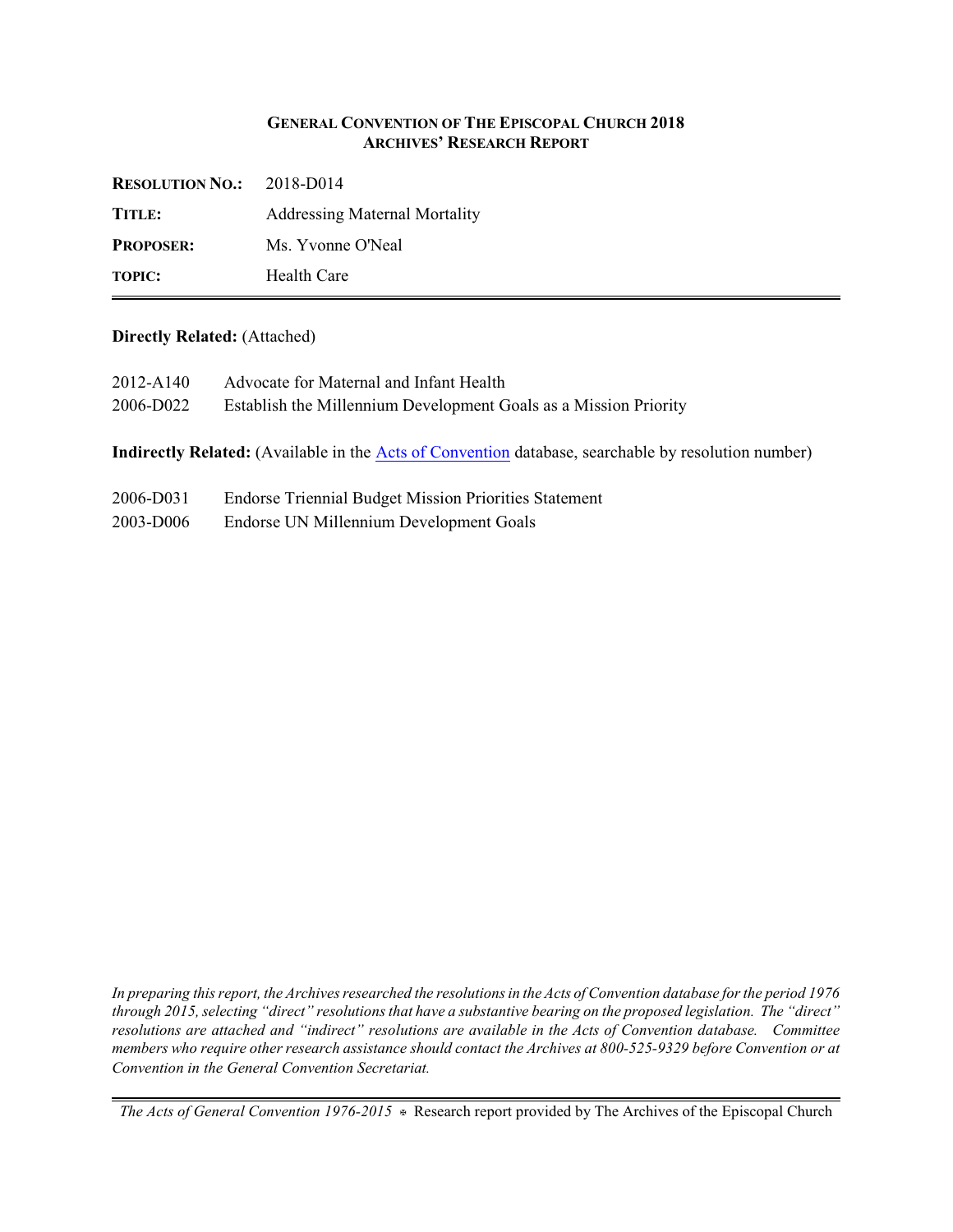## **D014** Addressing Maternal Mortality

| <b>Proposer</b>       | Ms. Yvonne O'Neal                                |
|-----------------------|--------------------------------------------------|
| <b>Endorsed by</b>    | Brooks, The Rev. Theodora; Burns, Ms. Carla      |
| Sponsored by          |                                                  |
| Page numbers          | Blue Book: p. N/A; Constitution & Canons: p. N/A |
| HiA / Leg. Cttee      |                                                  |
| <b>Current Status</b> | Pre-Filed Resolution                             |
| Version               | Original (as filed)                              |
| <b>Review Status</b>  | Not yet reviewed                                 |

**RESOLUTION TEXT**

- *Resolved*, the House of \_\_\_\_\_\_\_\_ concurring, That the 79th General Convention support the advocacy efforts of our dioceses for all women to have the right to safe and available pre- and post-natal health care that enables healthy pregnancies, births, post-partum recovery, and mental health care; and overall maternal wellbeing; and be it further 1
- *Resolved*, That the Office of Government Relations articulates our vision that safe and respectful maternal health care is a recognized human right throughout the U.S., and urges state governments to adopt a human-rights based approach to ensuring safe pregnancy and childbirth; and be it further 2
- *Resolved*, That as we live out our commitment to be the Beloved Community, we acknowledge the tragic disparity through discrimination in pre- and post-natal maternal health care for women in poor communities and communities of color. 3

**EXPLANATION**

"This is a touching human story. But it is also a story of race, class and hypocrisy. The human elements are obvious and well told. But the statistics on maternal death and infant mortality tell a story of a nation that refuses to provide adequate medical services for its citizens."

Black women in the U.S. suffer from life-threatening pregnancy complications twice as often as White women, and they die from pregnancy-related complications four times as often as White women. When mothers die, it breaks down families and can lead to negative health consequences for their children.

This is a crisis about human rights.

Human rights standards surrounding safe pregnancy, childbirth, and respectful maternal care are rooted in the human rights to life, health, equality, and non-discrimination. Governments must ensure these rights by creating enabling conditions that support healthy women, healthy pregnancies, and healthy births. Fundamental human rights are violated when pregnant and birthing women endure preventable suffering, including death, illness, injury, mistreatment, abuse, discrimination, and denials of information and bodily autonomy. A human rights based approach to maternal health

An April 11, 2018 article in the New York Times Magazine titled, "Why America's Black Mothers and Babies Are in a Life-or-Death Crisis", highlighted this tragic and unfair disparity. One letter to the editor stated: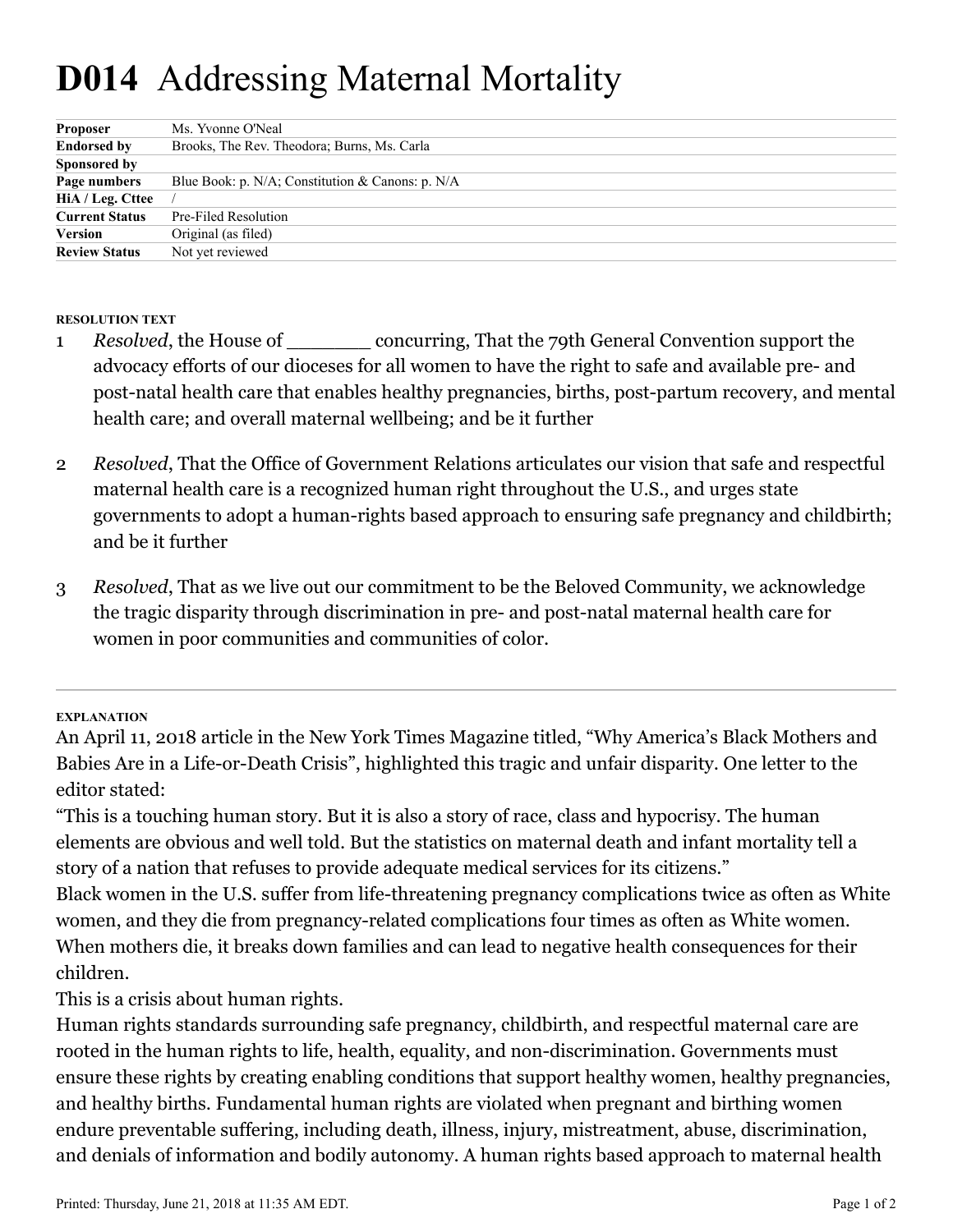in the United States requires the government to directly confront racial discrimination in the context of maternal health and to specifically address the harms and inequalities faced by Black women during pregnancy and childbirth.

Preventable maternal mortality is a human rights crisis in the United States. The U.S. is one of only 13 countries in the world, and the only country with an advanced economy, where pregnancy-related deaths are on the rise. Women in the U.S. are more likely to die from pregnancy complications than those in 45 other countries.

The incidence of poor maternal health outcomes is worsening. Both the likelihood of experiencing a severe pregnancy complication and dying from it are on the rise in the United States. Although the U.S. spends more on health care per capita than any other country, maternal health outcomes are deteriorating overall and racial disparities are as wide as they were in the 1930's.

The risk of dying from a pregnancy complication should not depend on one's race or zip code. But the reality is that women in the South are at a much higher risk than women in other areas of the country. A Black woman in Mississippi is almost twice as likely to die from complications of pregnancy and child birth compared to a White woman in Mississippi or a Black woman in California.

Maternal mortality affects Black women of all socio-economic backgrounds. Racial disparities in pregnancy-related deaths show that across all income and education levels, Black women in the U.S. are at higher risk for poorer outcomes than White women.

To tackle the problem of maternal mortality, we need to address racial discrimination and structural racism. Poor maternal health outcomes expose inequalities in U.S. society that go beyond the health system. Improving those outcomes will require more equitable access to health care and the social determinants of health.

To improve U.S. maternal health outcomes, we must prioritize Black women's health and lives and commit to taking meaningful action. Every state at all levels of governance must take steps to ensure safe and respectful maternal care for all women. Our churches can work in our communities to help make this happen.

(Thanks to the Center for Reproductive Rights for its assistance.)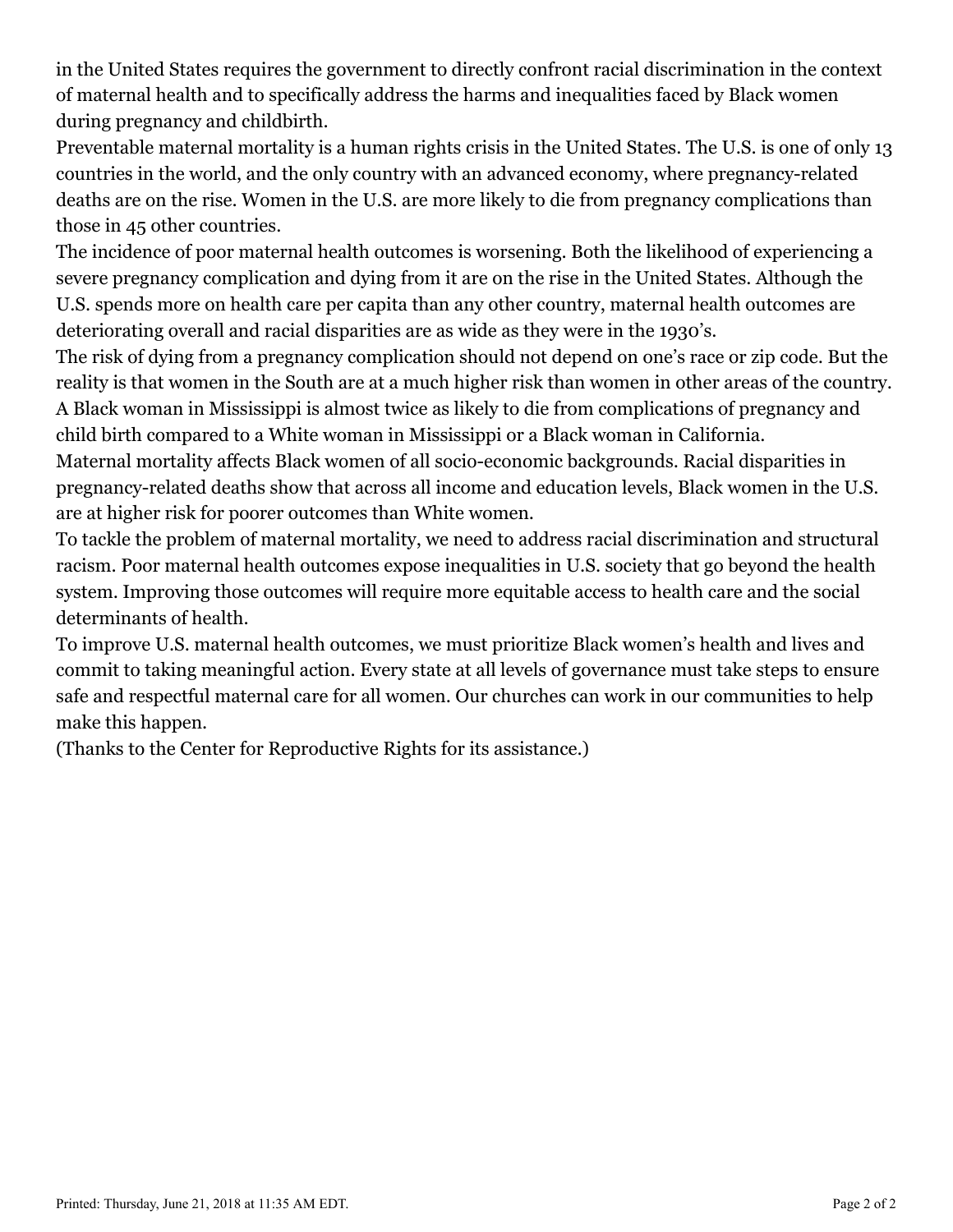| <b>Resolution Number:</b>        | 2012-A140                               |
|----------------------------------|-----------------------------------------|
| <b>Title:</b>                    | Advocate for Maternal and Infant Health |
| <b>Legislative Action Taken:</b> | Concurred as Amended                    |
| <b>Final Text:</b>               |                                         |

THE ARCHIVES of the Episcopal Church

*Resolved*, **That the 77th General Convention direct the Office of Government Relations to partner with international and domestic efforts to encourage and advocate for legislation, programs, services and advocacy related to improving maternal mental and physical health and infant development;** and be it further

*Resolved*, **That the congregations and dioceses of The Episcopal Church take action in their own contexts to support and foster maternal and infant health and development, which addresses the mission priority of Alleviating Poverty and Injustice established at the 76th General Convention, and also the Millennium Development Goals;** and be it further *Resolved*, **That healthcare institutions and providers in The Episcopal Church whose ministries**

**are associated with maternal health and infant development be urged to support advocacy and to make themselves available as resources to congregations and dioceses for this work.**

**Citation:** General Convention, *Journal of the General Convention of...The Episcopal Church, Indianapolis, 2012* (New York: General Convention, 2012), pp. 224-225.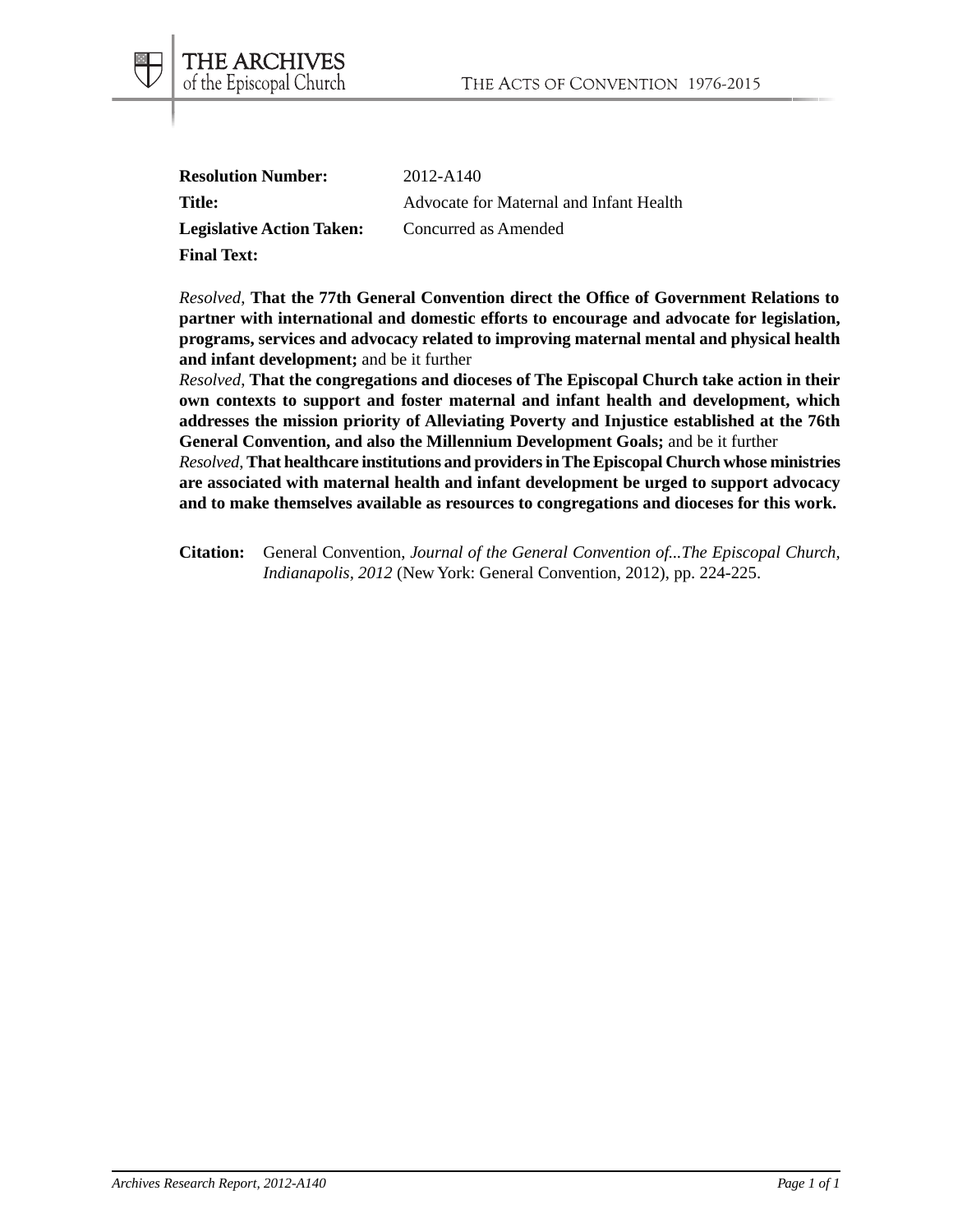|   | <b>THE ARCHIVES</b>     |  |
|---|-------------------------|--|
| 1 | of the Episcopal Church |  |

| <b>Resolution Number:</b>        | 2006-D022                                                           |
|----------------------------------|---------------------------------------------------------------------|
| Title:                           | Establish the Millennium Development Goals as a Mission<br>Priority |
| <b>Legislative Action Taken:</b> | Concurred as Amended                                                |

**Final Text:**

*Resolved*, **That the 75th General Convention of The Episcopal Church commend the leaders and members of The Episcopal Church, including Episcopal Relief and Development and program ministries of The Episcopal Church, for their leadership on behalf of the Millennium Development Goals, both through public advocacy and implementation of MDG programs in the developing world; and commend parishes, missions, congregations, and dioceses, and others, like Episcopalians for Global Reconciliation and the Micah Challenge, for their support of the implementation of the MDGs in fulfillment of our Baptismal Covenant and as an expression of the hunger of this Church for far deeper communion with all of God's beloved;** and be it further

*Resolved,* **That the General Convention establish the work toward the achievement of the Millennium Development Goals as a mission priority for the coming triennium, and that each diocese, congregation, and parishioner be urged to commit to 0.7% giving toward these goals by July 7, 2007 (07/07/07);** and be it further

*Resolved,* **That the General Convention request the Joint Standing Committee on Program, Budget and Finance to consider a budget line item of no less than an additional 0.7% (circa \$900,000) of the non-government revenue of The Episcopal Church for work that supports the implementation of the Millennium Development Goals:**

- 1. **Eradicate extreme poverty and hunger**
- 2. **Achieve universal primary education**
- 3. **Promote gender equality and empower women**
- 4. **Reduce child mortality**
- 5. **Improve maternal health**
- 6. **Combat HIV and AIDS, malaria and other diseases**
- 7. **Ensure environmental sustainability, and**

8. **Create a global partnership for development with a focus on debt, aid, and trade.** And be it further

*Resolved,* **That the General Convention encourage parishes, missions, congregations, and dioceses to designate the Last Sunday after Pentecost, or such days as may be designated ecumenically for commendation of the MDGs, as special days of prayer, fasting, and giving in The Episcopal Church toward global reconciliation and the Millennium Development Goals;** and be it further

*Resolved,* **That the General Convention request that all dioceses establish a global reconciliation commission or similar body dedicated to mobilizing Episcopalians toward the achievement of the Millennium Development Goals;** and be it further

*Resolved,* **That the Standing Commission on Anglican and International Peace with Justice Concerns report to the 76th General Convention on the progress that has been achieved in implementing this resolution;** and be it further

*Resolved,* **That the General Convention endorse "The ONE Campaign," the U.S. movement for the MDGs, through The Episcopal Church's "ONE Episcopalian" campaign; call on all**